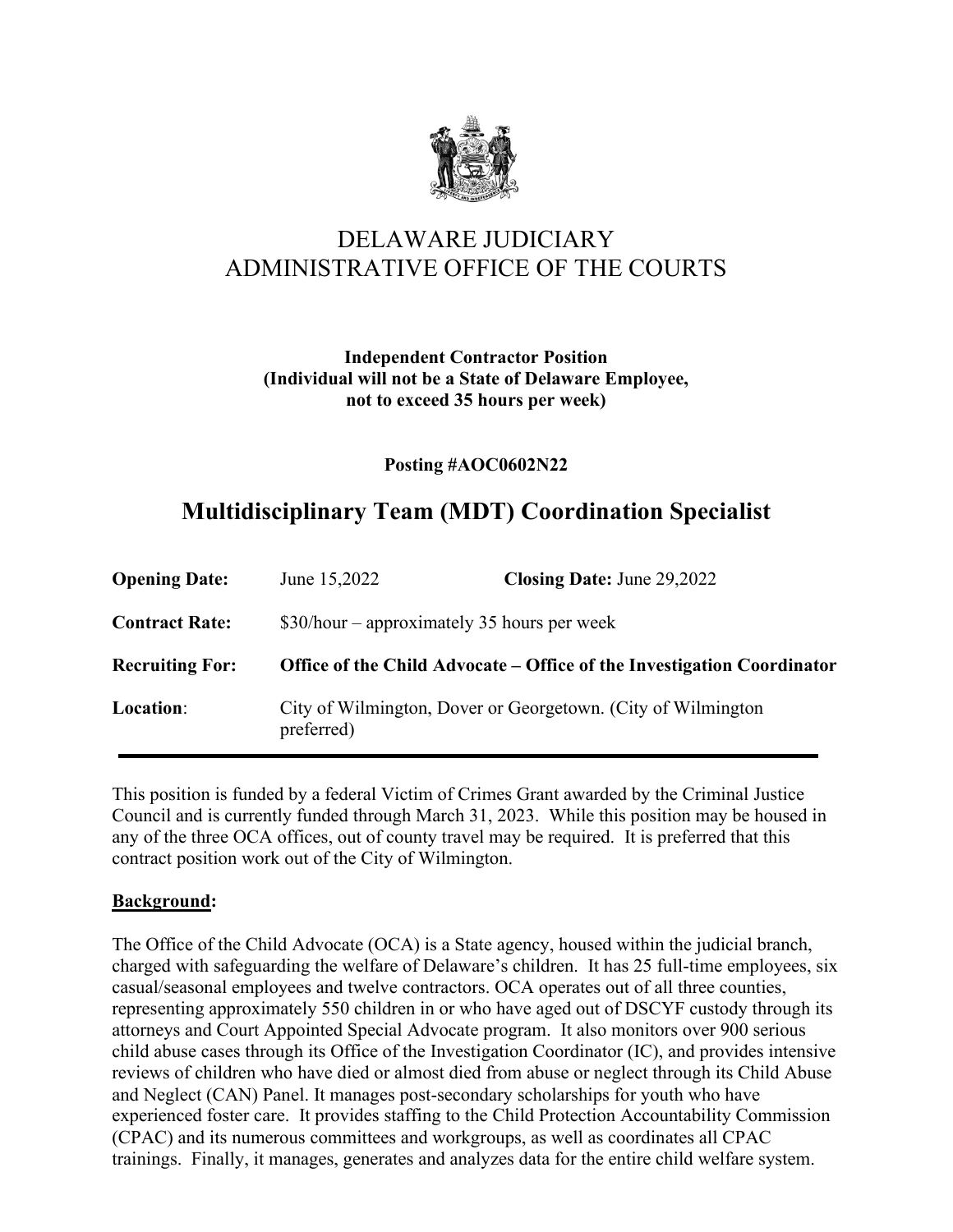The Office of the Investigation Coordinator, a program area within OCA, was established in response to the 2011 Independent Review of the child sexual assault cases involving perpetrator, Earl Brian Bradley.<sup>[1](#page-1-0)</sup> Dean Ammons was tasked with reviewing the State's policies and procedures governing child sexual abuse and exploitation and making recommendations that "foster a child protection community of collaboration and accountability to better protect Delaware's children from predators" (Executive Order No. 16). As a result of Dean Ammons' Independent Review, the Governor's Committee on the Protection of Children was established in order to address recommendations relating to multidisciplinary collaboration and coordination. In 2012, legislation was put forth, drafted by the Committee, and ultimately championed by the Child Protection Accountability Commission, creating the Office of the Investigation Coordinator (IC).

**Summary Statement:** The Office of the Investigation Coordinator (16 Del. C. § 906(c)) is required to review and monitor all reported cases of child sexual abuse, juvenile trafficking, serious physical injury, and death of a child from inception to final criminal and civil disposition. The IC reviews and analyzes these cases to ensure an appropriate and timely criminal and civil legal response. The IC seeks to ensure compliance with the Memorandum of Understanding for the MDT Response to Child Abuse and Neglect to achieve punishment for perpetrators and legal protections for victims, and conducts MDT case review meetings. In addition, the IC oversees the establishment and maintenance of an independent database case tracking system for cases within the IC purview. The IC is responsible for analyzing collected data and statistics, identifying child welfare system issues and trends, providing pertinent data to the Child Protection Accountability Commission and members of the multidisciplinary team and making recommendations for system improvement in accordance with State and Federal law. IC is also responsible for maintaining data on substance exposed infants and their families.

To support the IC in accomplishing the above duties and to ensure that every child reported to be a victim of child death, serious physical injury or sexual abuse has a coordinated multidisciplinary team (MDT) response, this independent contractor will assist the IC team as follows:

- Provide a timely review and analysis of victims of child sexual abuse, sex trafficking, death and serious physical injury;
- Ensure timely and accurate documentation and maintenance of child victim case information in OCA's Case Management System (Apricot);
- Utilize available information systems, such as DSCYF's database (FOCUS) and the Delaware Criminal Justice Information System (DELJIS) to monitor cases until final criminal and civil disposition;
- Coordinate the multidisciplinary response to child abuse cases as required by Delaware's MDT Memorandum of Understanding;
- Examine and address multidisciplinary compliance with departmental policies and procedures and state and federal rules and regulations;
- Analyze collected data on child victims and make recommendations to IC for change;
- Advocate for individual child victims when system breakdowns occur;
- <span id="page-1-0"></span>• Coordinate, facilitate and participate in the Standard and Special MDT Case Review Meetings statewide;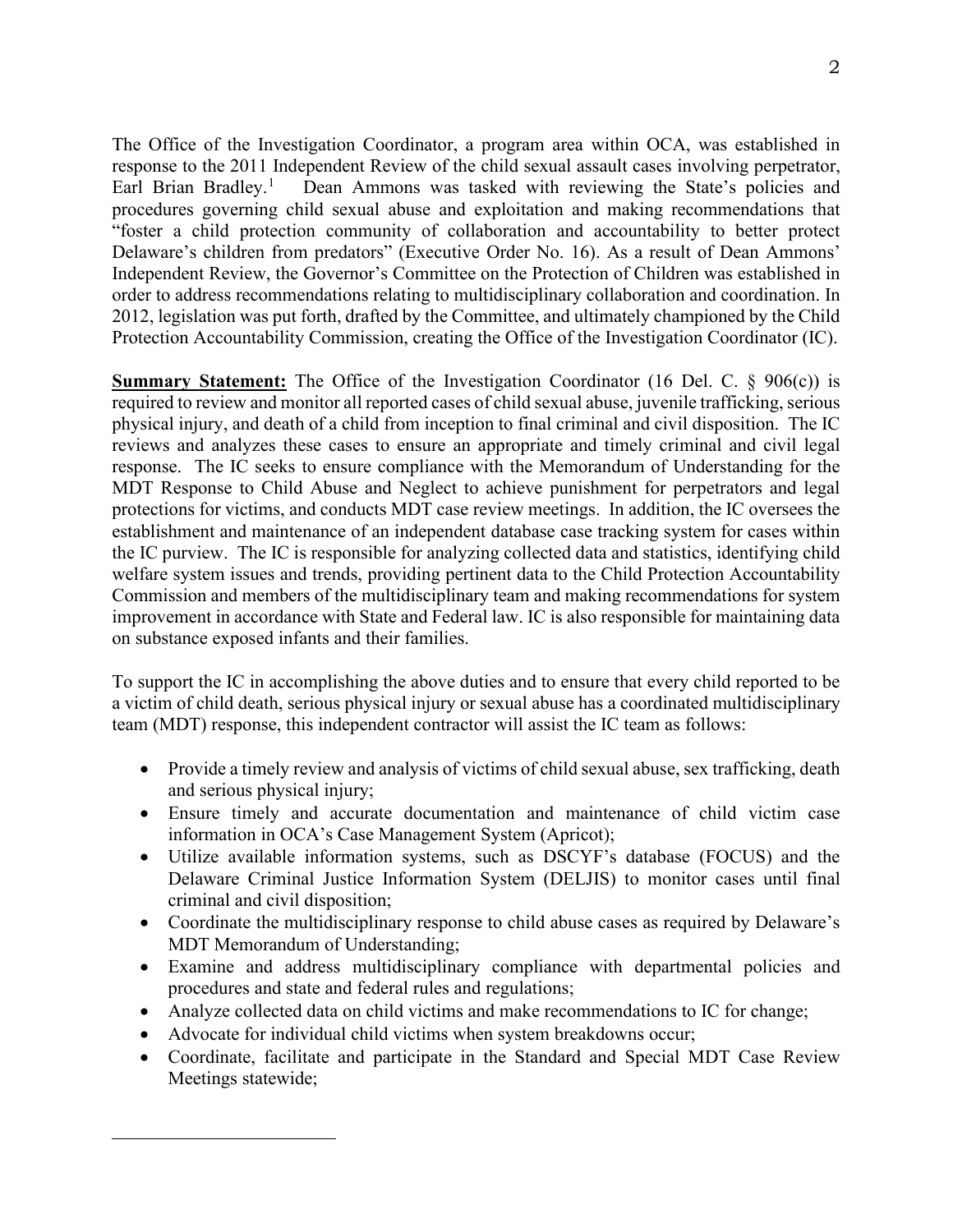- Prepare and distribute IC Referrals to the MDT members for cases of serious physical injury, death, drug ingestions and juvenile trafficking and schedule MDT Meetings for each within 48-72 hours;
- Assist with reviewing and entering data pertaining to substance exposed infants and their families;
- Make reports to the Division of Professional Regulation when there are allegations of child abuse against a professional in Delaware;
- Participate in various child welfare committees and meetings.

**Preferred Qualification:** Applicants who do not possess the preferred qualification will still be eligible to compete for this position if job requirements are met.

- 1. Experience working with Delaware's child welfare system.
- 2. Experience working with law enforcement agencies.
- 3. Ability to establish and maintain effective working relationships with representatives from other agencies, organizations and associates.

**Minimum Qualifications:** Please address each item separately on the Minimum Qualifications page of the application. Failure to do so will result in disqualification. Applicants must meet each of the following qualifications. Failure in any one area will result in a rating of "not qualified." Resumes may not be substituted for the application. Applicants must have education, training and/or experience demonstrating competence in each of the following areas:

- 1. Possession of a Bachelor's Degree.
- 2. Experience in interpreting laws, rules, regulations, standards, policies and procedures.
- 3. Knowledge of casework principles and practices.
- 4. Experience in effectively analyzing large volumes of data.
- 5. Knowledge of making recommendations for continuation or changes to operations, programs, services, policies or procedures based on data findings.
- 6. Ability to prepare reports and maintain accurate records.
- 7. Ability to communicate courteously and effectively, both verbally and in writing.
- 8. Possession of a valid Delaware Class D driver's license or its equivalent.

**Special Requirement:** Ability to successfully complete a security clearance as issued by the State of Delaware Bureau of Identification and a Child Protection Registry check.

### **Conditions of Employment:**

- A satisfactory criminal background check is required as a condition of employment.
- Direct deposit of paychecks is required as a condition of employment.

**Submitting Your Application:** Visit the website at<http://courts.delaware.gov/career/> and click on "apply" next to the job posting. Then print, or complete and print, the Judicial Branch Non-Merit Employment Application in either Microsoft© Word or PDF format. Applications should be submitted by any one of the formats listed below prior to the closing date stated on this announcement.

- 1. Send your application as an e-mail attachment with the words "Application Form" in the subject line to: [apps.aoc@delaware.gov](mailto:apps.aoc@delaware.gov) **(preferred method)**
- 2. Fax your application to: (302) 255-2482, Attention: Human Resources